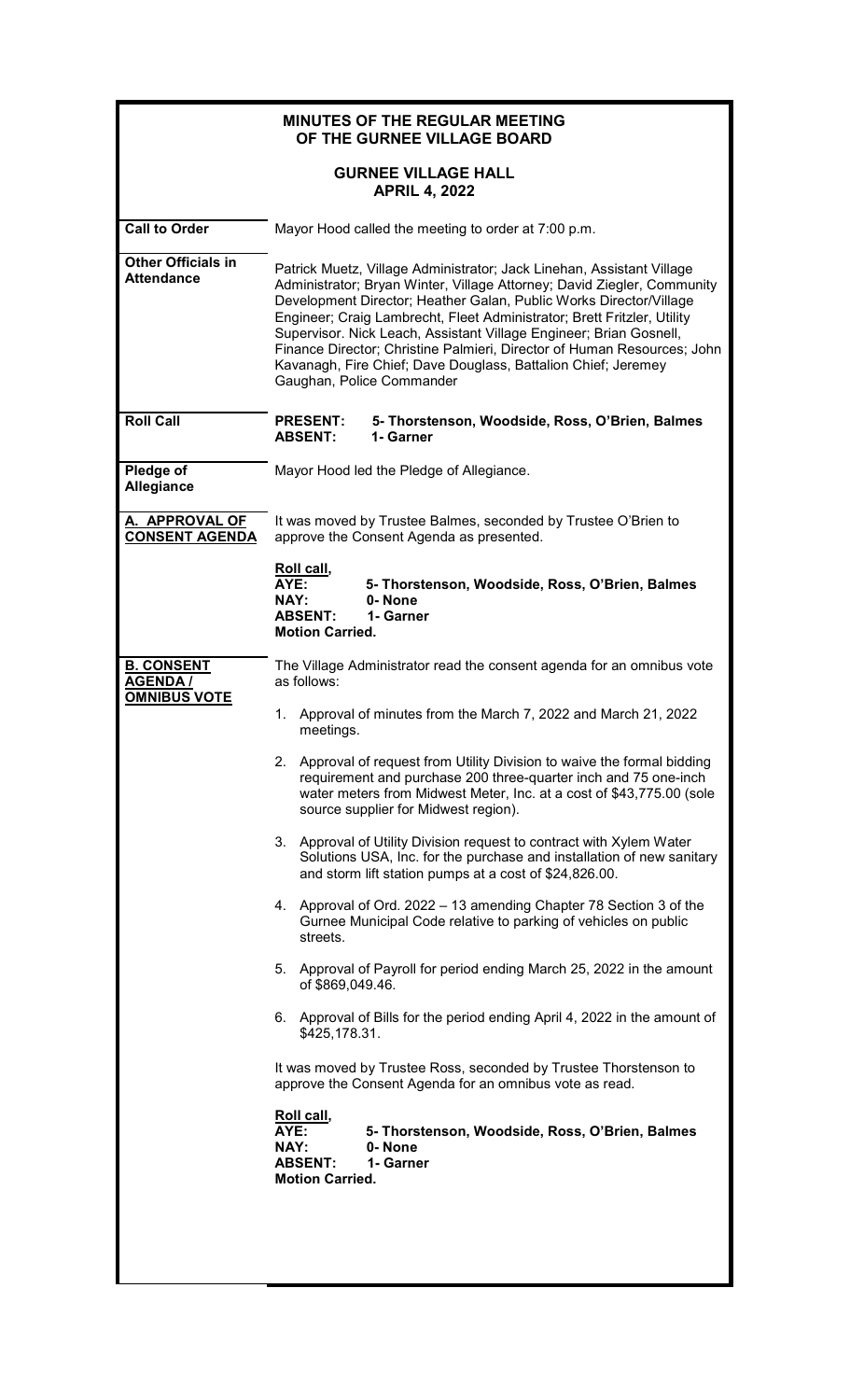| <b>C. PETITIONS AND</b><br><b>COMMUNICATIONS</b> | 1.<br>Approval of Proclamation designating April 10 - 16, 2022 as<br>"National Public Safety Telecommunicators Week" in the Village of<br>Gurnee.                                                                                                                                                                                                                                                                                                                                                                                                                                                                                                                                                                                                                                                                   |
|--------------------------------------------------|---------------------------------------------------------------------------------------------------------------------------------------------------------------------------------------------------------------------------------------------------------------------------------------------------------------------------------------------------------------------------------------------------------------------------------------------------------------------------------------------------------------------------------------------------------------------------------------------------------------------------------------------------------------------------------------------------------------------------------------------------------------------------------------------------------------------|
|                                                  | Mayor Hood summarized National Public Safety Telecommunicators<br>Week.                                                                                                                                                                                                                                                                                                                                                                                                                                                                                                                                                                                                                                                                                                                                             |
|                                                  | It was moved by Trustee O'Brien, seconded by Trustee Ross to approve<br>a Proclamation designating April 10 - 16, 2022 as "National Public Safety<br>Telecommunicators Week" in the Village of Gurnee.                                                                                                                                                                                                                                                                                                                                                                                                                                                                                                                                                                                                              |
|                                                  | <b>Voice Vote:</b><br><b>ALL AYE:</b><br><b>Motion Carried.</b>                                                                                                                                                                                                                                                                                                                                                                                                                                                                                                                                                                                                                                                                                                                                                     |
| D. REPORTS                                       | None.                                                                                                                                                                                                                                                                                                                                                                                                                                                                                                                                                                                                                                                                                                                                                                                                               |
| <b>E. OLD BUSINESS</b>                           | None.                                                                                                                                                                                                                                                                                                                                                                                                                                                                                                                                                                                                                                                                                                                                                                                                               |
| <b>F. NEW BUSINESS</b>                           | Approval of Ord. 2022 - 14 approving the annual budget of the<br>1.<br>Village of Gurnee, County of Lake, State of Illinois, for the Fiscal<br>Year beginning May 1, 2022 and ending April 30, 2023.                                                                                                                                                                                                                                                                                                                                                                                                                                                                                                                                                                                                                |
|                                                  | Administrator Muetz stated this was the topic of the Public Hearing.<br>He then briefly summarized the budget and the hearing process.<br>Administrator Muetz stated the General Fund is balanced at \$46<br>million, fund balance is projected to be \$27 million and the budget<br>includes the largest Capital Plan in the Village's history. He also<br>stated the budget pays off Fire Station #3, includes new positions<br>and that other Funds and their related balances are in very good<br>shape. He concluded by stating it is a very solid budget that was<br>developed with no property tax.                                                                                                                                                                                                          |
|                                                  | It was moved by Trustee Balmes, seconded by Trustee Woodside to<br>approve of Ord. 2022 - 14 approving the annual budget of the Village of<br>Gurnee, County of Lake, State of Illinois, for the Fiscal Year beginning<br>May 1, 2022 and ending April 30, 2023.                                                                                                                                                                                                                                                                                                                                                                                                                                                                                                                                                    |
|                                                  | <u>Roll call,</u><br>AYE:<br>5- Thorstenson, Woodside, Ross, O'Brien, Balmes<br>NAY:<br>0-None<br><b>ABSENT:</b><br>1- Garner<br><b>Motion Carried.</b>                                                                                                                                                                                                                                                                                                                                                                                                                                                                                                                                                                                                                                                             |
|                                                  | Mayor Hood thanked the staff for its efforts in developing the budget. He<br>stated he is aware of the time and effort that goes into the process and<br>believes that hard work is illustrated during the budget hearing process.                                                                                                                                                                                                                                                                                                                                                                                                                                                                                                                                                                                  |
|                                                  | Approval of Ord. 2022 – 15 establishing certain fees of the Village of<br>2.<br>Gurnee, County of Lake, State of Illinois, for the Fiscal Year<br>beginning May 1, 2022 and ending April 30, 2023.                                                                                                                                                                                                                                                                                                                                                                                                                                                                                                                                                                                                                  |
|                                                  | Administrator Muetz said this was discussed during the Public<br>Hearing. He stated staff is proposing to approve a fee schedule<br>ordinance in conjunction with the annual budget approval. He then<br>reviewed fees that are changing including some set by Lake County<br>that the Village adopts by reference, as well as hydrant meter rental<br>fees. In summary, the ordinance simply takes Section 9 of the<br>Budget and approves it by ordinance. Chapter 32 of the Gurnee<br>Municipal Code contains the Village's Comprehensive Fee Schedule<br>therefore any fees listed there that have changed will require a code<br>amendment as well. Administrator Muetz concluded by stating staff<br>will work to make fee adjustments once a year going forward. This<br>will align with the budget process. |
|                                                  | It was moved by Trustee Balmes, seconded by Trustee O'Brien to<br>approve of Ord. 2022 - 15 establishing certain fees of the Village of<br>Gurnee, County of Lake, State of Illinois, for the Fiscal Year beginning<br>May 1, 2022 and ending April 30, 2023.                                                                                                                                                                                                                                                                                                                                                                                                                                                                                                                                                       |
|                                                  | Roll call,<br>AYE:<br>5- Thorstenson, Woodside, Ross, O'Brien, Balmes<br>NAY:<br>0-None<br><b>ABSENT:</b><br>1- Garner<br><b>Motion Carried.</b>                                                                                                                                                                                                                                                                                                                                                                                                                                                                                                                                                                                                                                                                    |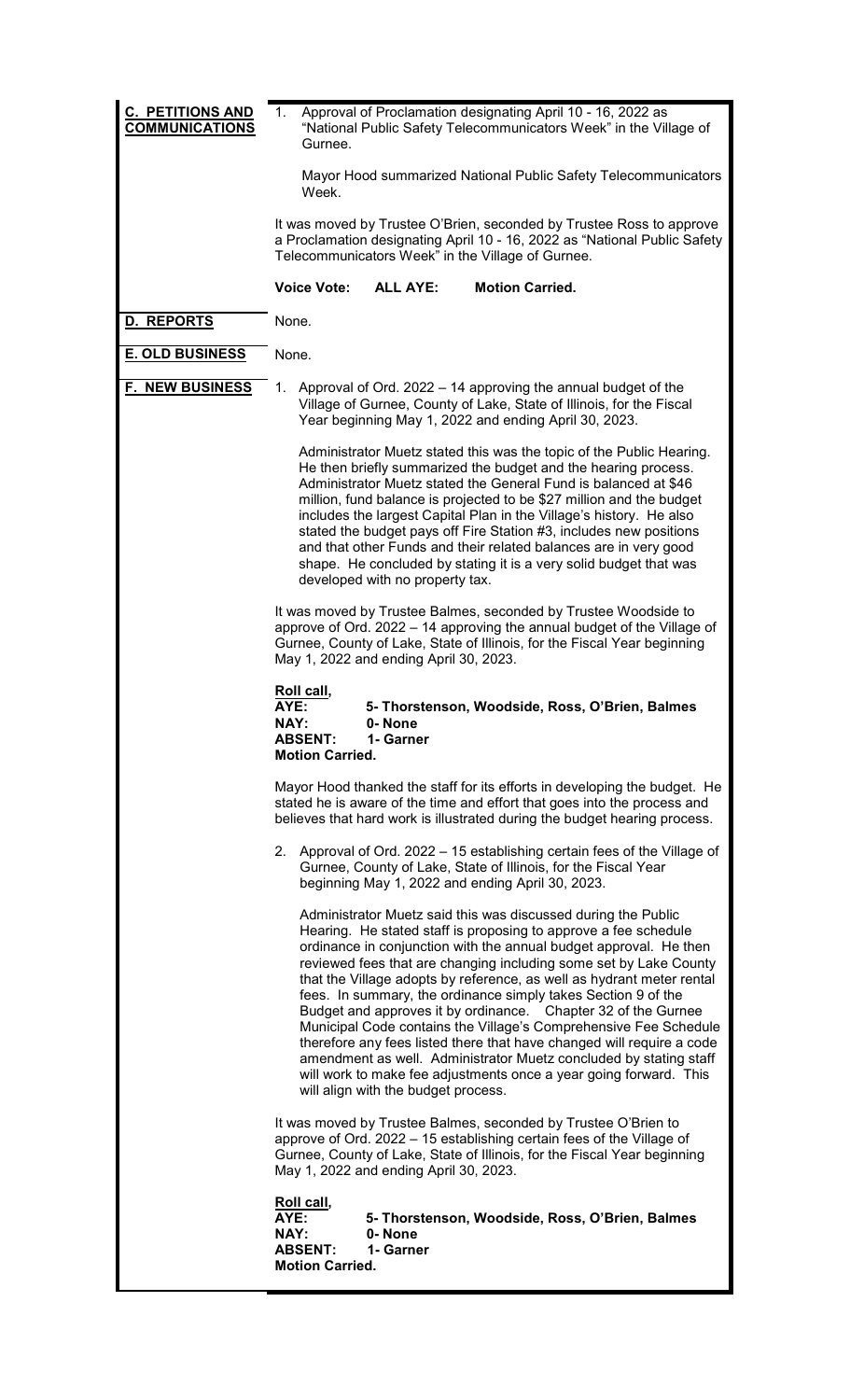3. Approval of Engineering Division's recommendation to award the 2022 Concrete Sidewalk Replacement Program to Schroeder & Schroeder at a cost not to exceed \$155,000.00 (2019 Joint Bid Consortium Program Pricing).

Administrator Muetz said in 2019 the Village of Gurnee participated in a joint bid consortium with six other communities related to concrete sidewalk and curb replacement. The contract was awarded to Schroeder & Schroeder who performed work for the Village in 2019 and again in 2021. The contract included language for an extension for two additional years, subject to acceptable performance by the Contractor. Based upon the contractor's past performance and a competitive unit bid price, the Engineering Division recommends award of a contract extension to Schroeder & Schroeder, Inc. in an amount not to exceed \$155,000. The appropriate funding has been included in the FY 22/22 Approved Budget.

It was moved by Trustee Ross, seconded by Trustee Balmes to approve of Engineering Division's recommendation to award the 2022 Concrete Sidewalk Replacement Program to Schroeder & Schroeder at a cost not to exceed \$155,000.00 (2019 Joint Bid Consortium Program Pricing).

**Roll call, AYE: 5- Thorstenson, Woodside, Ross, O'Brien, Balmes**  0- None<br>1- Garner **ABSENT: 1- Garner Motion Carried.**

4. Approval of Ord. 2022 – 16 authorizing execution of a Professional Services Agreement with IMEG for Engineering Services for the 2022 Construction Season.

Administrator Muetz said this item and the next on the agenda are related and would be summarized together. He stated with only three full-time staff members in Engineering and a record capital program, the Village is once again looking to secure outside engineering assistance. IMEG is a national engineering firm capable of providing municipal engineering and construction-related services. The proposed IMEG staff member is someone Engineering has worked with in the past and will work on assisting in management of the proposed road resurfacing program. The hourly rate is \$130/hour.

Administrator Muetz stated the next item on the agenda is for similar assistance from Manhard Consulting. He stated while the Village hasn't contracted with Manhard for oversight services, it has for design work and has been very pleased. The hourly rate for Manhard is \$125/hour.

He concluded by stating the Village only pays for the hours it uses and once the road program is complete, the assistance may be shifted to other capital improvement projects.

It was moved by Trustee Thorstenson, seconded by Trustee Balmes to approve of Ord. 2022 – 16 authorizing execution of a Professional Services Agreement with IMEG for Engineering Services for the 2022 Construction Season.

**Roll call,**

**AYE: 5- Thorstenson, Woodside, Ross, O'Brien, Balmes**  0- None<br>1- Garner **ABSENT: 1- Garner Motion Carried.**

5. Approval of Ord. 2022 – 17 authorizing execution of a Professional Services Agreement with Manhard Consulting for Engineering Services for the 2022 Construction Season.

Summarized under New Business Item #4.

It was moved by Trustee Balmes, seconded by Trustee O'Brien to approve of Ord. 2022 – 17 authorizing execution of a Professional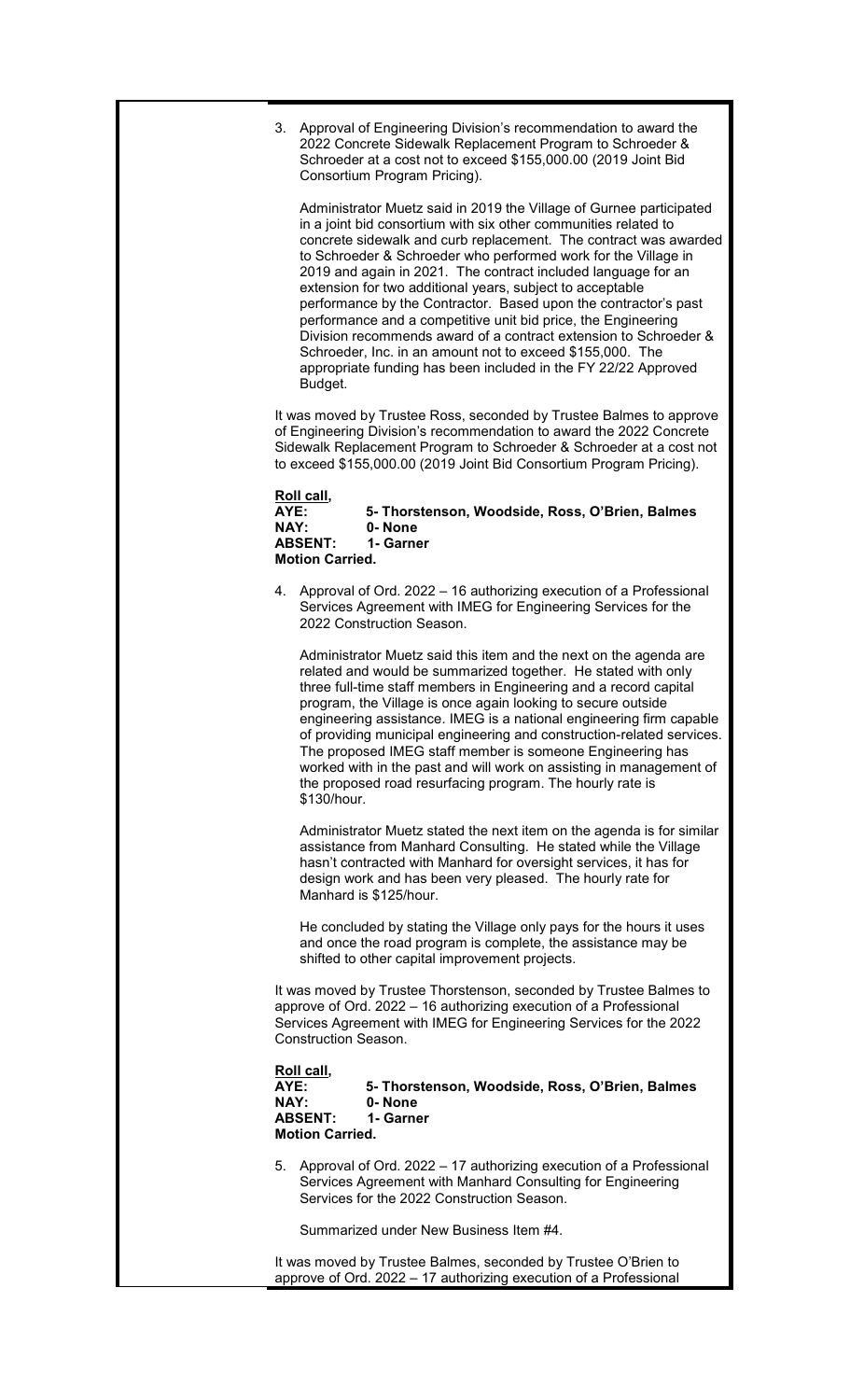Services Agreement with Manhard Consulting for Engineering Services for the 2022 Construction Season.

| Roll call,             |                                                 |
|------------------------|-------------------------------------------------|
| AYE:                   | 5- Thorstenson, Woodside, Ross, O'Brien, Balmes |
| NAY:                   | 0-None                                          |
| <b>ABSENT:</b>         | 1- Garner                                       |
| <b>Motion Carried.</b> |                                                 |

6. Approval of Engineering Division's recommendation to award the 2022 Street Maintenance Resurfacing Program to the low bidder, Payne & Dolan, Inc., at a cost of \$4,049,705.26.

Administrator Muetz stated the Village received three bids for the 2022 Street Maintenance Program. The bids ranged from \$4.049 million to \$4.6 million. Payne & Dolan was the low bidder at \$4.049 million. Administrator Muetz said the 2022 Street Resurfacing Program consists of 5.5 miles of street resurfacing/rehabilitation and pavement patching. The PCI breakdown (2019 assessment) for the 2022 program includes 0% rated as "Failed", 63% rated as "Poor", 16% rated "Marginal" and 20% rated as "Fair." As these as 2019 ratings the roads have only deteriorated further. The Engineer's estimate for the program was \$4.085 million. Administrator Muetz concluded by stating Payne & Dolan is a solid company who had the Village roadway contract multiple times in the past.

It was moved by Trustee Ross, seconded by Trustee Balmes to approve of Engineering Division's recommendation to award the 2022 Street Maintenance Resurfacing Program to the low bidder, Payne & Dolan, Inc., at a cost of \$4,049,705.26.

| Roll call,             |                                                 |
|------------------------|-------------------------------------------------|
| AYE:                   | 5- Thorstenson, Woodside, Ross, O'Brien, Balmes |
| NAY:                   | 0-None                                          |
| <b>ABSENT:</b>         | 1- Garner                                       |
| <b>Motion Carried.</b> |                                                 |

7. Approval of Public Works Department request to purchase four Peterbilt 548 chassis from JX Peterbilt of Wadsworth, IL at a cost of \$450,068.00 (Public Works Department Units #241, #271, #295 & #692 – Sourcewell Contract #081-716-PMC).

Administrator Muetz said the FY 22/23 Budget includes the replacement of four Public Works plow trucks. He then provided a brief summary of the trucks proposed for replacement.

- Unit 241 is a 2007 with 2,919 hours of run time. This unit is 15 years old and requires repair to the dump box. Due to its age and make, parts are becoming increasingly difficult to locate. The unit will be sent to auction once the replacement arrives and is placed into service.
- Unit 271 is a 2006 with 2,695 hours of run time and is 16 years old. Due to its age, parts are becoming increasingly difficult to locate. The unit will be sent to auction once the replacement arrives and is placed into service.
- Unit #295 is a 2012 International Navistar single axle hook lift with 5,551 hours of run time. This unit is 10 years old and will be transitioned to a back-up truck for snow and ice control operations.
- Unit #692 is a 2012 International Navistar single axle hook lift with 3,899 hours of run time. This unit is 10 years old and will be transitioned to a back-up truck for snow and ice control operations.

Administrator Muetz stated there is not a state bid for Peterbilt chassis available through State of Illinois CMS at this time. As a result, the Fleet Administrator worked to secure a quote from JX Peterbilt with Sourcewell pricing. He reminded the Board that Sourcewell is a public agency that offers competitively solicited purchasing contracts for products and equipment. The agency uses economies of scale to secure competitive pricing. He continued to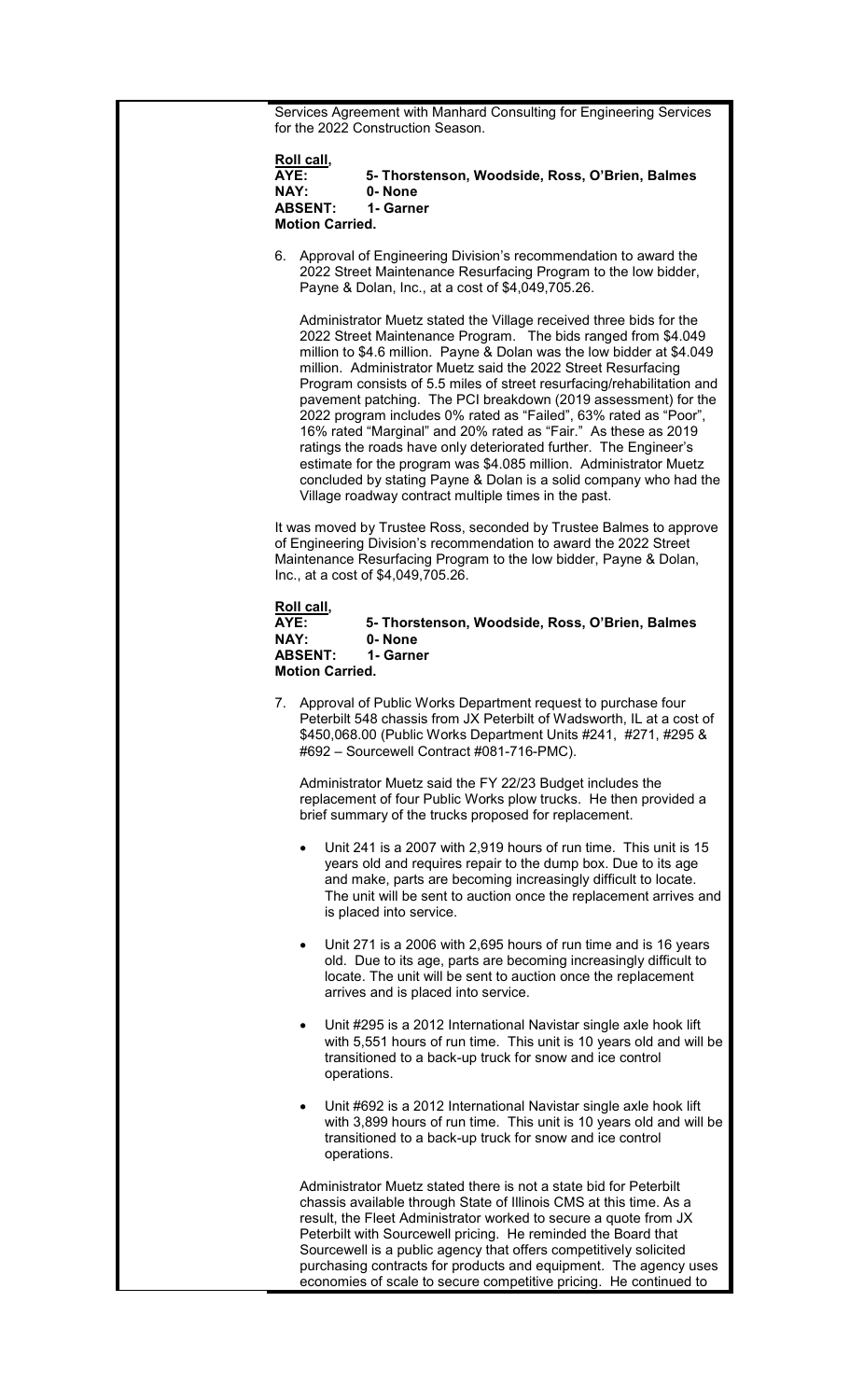state Gurnee has been purchasing trucks from JX Peterbilt since 2015 and have been very pleased with the service. The appropriate funding has been included in the FY 22/23 Budget.

It was moved by Trustee Woodside, seconded by Trustee O'Brien to approve of Public Works Department request to purchase four Peterbilt 548 chassis from JX Peterbilt of Wadsworth, IL at a cost of \$450,068.00 (Public Works Department Units #241, #271, #295 & #692 – Sourcewell Contract #081-716-PMC).

| Roll call,             |                                                 |
|------------------------|-------------------------------------------------|
| AYE:                   | 5- Thorstenson, Woodside, Ross, O'Brien, Balmes |
| <b>NAY:</b>            | 0-None                                          |
| <b>ABSENT:</b>         | 1- Garner                                       |
| <b>Motion Carried.</b> |                                                 |

8. Approval of request from Public Works Department to waive bidding requirements and purchase central hydraulic system, hook lift system, dump body, snow plow, wing plow, tailgate spreader and spreader control system from Bonnell Industries, at a cost not to exceed \$604,032.00 (Public Works Department Units #241, #271, #295 & #692).

Administrator Muetz said following chassis approval, the trucks need to be up-fitted with snow removal, hydraulic, spreader control, and hook-lift systems. The Village has used Bonnell since 2011 and has created a very good working relationship related to the purchase of new equipment as well as upgrading existing equipment. Staff has been very pleased with the quality of the equipment, the professional installation, and responsiveness to Village needs. Funding for the up fitting has been included in the FY 22/23 Budget.

It was moved by Trustee Thorstenson, seconded by Trustee Ross to approve of request from Public Works Department to waive bidding requirements and purchase central hydraulic system, hook lift system, dump body, snow plow, wing plow, tailgate spreader and spreader control system from Bonnell Industries, at a cost not to exceed \$604,032.00 (Public Works Department Units #241, #271, #295 & #692).

| Roll call,             |                                                 |
|------------------------|-------------------------------------------------|
| AYE:                   | 5- Thorstenson, Woodside, Ross, O'Brien, Balmes |
| NAY:                   | 0-None                                          |
| <b>ABSENT:</b>         | 1- Garner                                       |
| <b>Motion Carried.</b> |                                                 |

9. Approval of Public Works Department request to purchase John Deere Model 444P Loader from Westside Tractor Sales of Wauconda, IL. at a cost of \$212,860.64 (Public Works Department Unit #205 - Sourcewell price match & trade in value of \$20,300.00).

Administrator Muetz said Unit #205 is our small loader. It is a 1997 with 6,012 hours on the body. The original engine locked up in 2018 and was replaced at that time as an alternative to replacing the entire unit. The small loader is part of the Snow and Ice Control plan for the Village. It is a back up to the large loader in the winter and is used to plow parking lots for Village Hall, Police Department, Fire Station #1 and Public Works. It is also used to respond to emergency operations. The Fleet Administrator worked with Westside Tractor Sales to obtain a price thru the Sourcewell purchasing cooperative for the unit. In addition, he requested a trade-in quote for our current unit. Westside quoted the Village a trade-in price of \$20,300 for the current machine. The Fleet Administrator believes this is a fair price. The FY 22/23 Budget includes funding for this expenditure.

It was moved by Trustee Balmes, seconded by Trustee Woodside to approve of Public Works Department request to purchase John Deere Model 444P Loader from Westside Tractor Sales of Wauconda, IL. at a cost of \$212,860.64 (Public Works Department Unit #205 - Sourcewell price match & trade in value of \$20,300.00).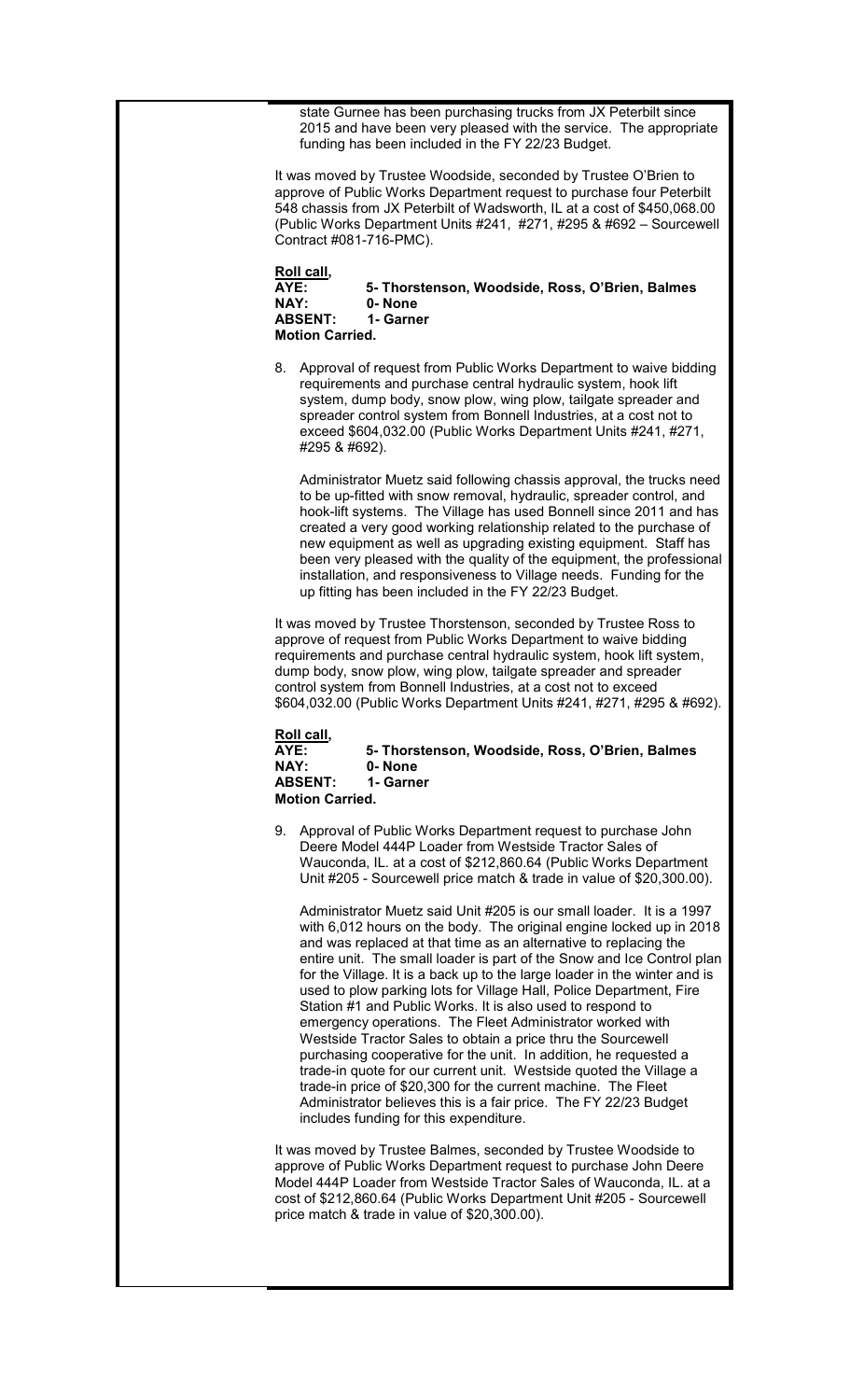| Roll call,                                                                                                                                                                                                                                                                                                                                                                                                                                                                                                                                                                                                                                                                                                                                                                                                                                                                                                                                                                                                                                                                |
|---------------------------------------------------------------------------------------------------------------------------------------------------------------------------------------------------------------------------------------------------------------------------------------------------------------------------------------------------------------------------------------------------------------------------------------------------------------------------------------------------------------------------------------------------------------------------------------------------------------------------------------------------------------------------------------------------------------------------------------------------------------------------------------------------------------------------------------------------------------------------------------------------------------------------------------------------------------------------------------------------------------------------------------------------------------------------|
| AYE:<br>5- Thorstenson, Woodside, Ross, O'Brien, Balmes                                                                                                                                                                                                                                                                                                                                                                                                                                                                                                                                                                                                                                                                                                                                                                                                                                                                                                                                                                                                                   |
| NAY:<br>0-None                                                                                                                                                                                                                                                                                                                                                                                                                                                                                                                                                                                                                                                                                                                                                                                                                                                                                                                                                                                                                                                            |
| <b>ABSENT:</b><br>1- Garner                                                                                                                                                                                                                                                                                                                                                                                                                                                                                                                                                                                                                                                                                                                                                                                                                                                                                                                                                                                                                                               |
| <b>Motion Carried.</b>                                                                                                                                                                                                                                                                                                                                                                                                                                                                                                                                                                                                                                                                                                                                                                                                                                                                                                                                                                                                                                                    |
| 10. Approval of Public Works Department request to purchase John<br>Deere Model 410L Backhoe Combination Machine from Westside<br>Tractor Sales of Wauconda, IL. at a cost of \$165,202.38 (Public<br>Works Department Units #203 - Sourcewell price match & trade in<br>value of \$24,000.00).                                                                                                                                                                                                                                                                                                                                                                                                                                                                                                                                                                                                                                                                                                                                                                           |
| Administrator Muetz said Unit #203 is our combination excavator. It<br>is a 2001 with 5,398 hours. The Backhoe Combination machine is<br>used for variety of Street Division construction and maintenance<br>projects and Utility Division projects including water main repairs,<br>hydrant removal/installation, etc. The Fleet Administrator worked<br>with Westside Tractor Sales to obtain a price thru the Sourcewell<br>purchasing cooperative for the unit. In addition, he requested a<br>trade-in quote for our current unit. Westside quoted the Village a<br>trade-in price of \$24,000 for the current machine. The Fleet<br>Administrator believes this is a fair price. The FY 22/23 Budget<br>includes funding for this expenditure.<br>It was moved by Trustee Ross, seconded by Trustee Thorstenson to<br>approve of Public Works Department request to purchase John Deere<br>Model 410L Backhoe Combination Machine from Westside Tractor Sales<br>of Wauconda, IL. at a cost of \$165,202.38 (Public Works Department                                |
| Units #203 - Sourcewell price match & trade in value of \$24,000.00).                                                                                                                                                                                                                                                                                                                                                                                                                                                                                                                                                                                                                                                                                                                                                                                                                                                                                                                                                                                                     |
| Roll call,<br>AYE:<br>5- Thorstenson, Woodside, Ross, O'Brien, Balmes<br>NAY:<br>0-None<br><b>ABSENT:</b><br>1- Garner                                                                                                                                                                                                                                                                                                                                                                                                                                                                                                                                                                                                                                                                                                                                                                                                                                                                                                                                                    |
| <b>Motion Carried.</b>                                                                                                                                                                                                                                                                                                                                                                                                                                                                                                                                                                                                                                                                                                                                                                                                                                                                                                                                                                                                                                                    |
| 11. Approval of Public Works Department request to purchase Bobcat<br>Model E42 Mini-Excavator from Atlas Bobcat of Wauconda, IL. at a<br>cost of \$88,660.00 (Public Works Department Units #206 -<br>Sourcewell price match & trade in value of \$8,000.00).                                                                                                                                                                                                                                                                                                                                                                                                                                                                                                                                                                                                                                                                                                                                                                                                            |
| Administrator Muetz said Unit #206 is one of the Village's mini-<br>excavators. It is a 1997 with 3,292 hours. This unit is in need of<br>new tracks and other repairs. The mini-excavator is be used for<br>excavating projects that are in tight and less accessible areas that<br>larger equipment can't access and maneuver into. He stated it also<br>has the ability to interchange boom attachments which makes it a<br>very versatile piece of equipment. Bobcat had a price increase<br>scheduled for the beginning of February but Fleet Services was able<br>to place an order to hold the machine before the new pricing<br>increase took effect. The Fleet Administrator worked with Atlas<br>Bobcat to obtain a price thru the Sourcewell purchasing cooperative<br>for the unit. In addition, he requested a trade-in quote for our current<br>unit. Atlas quoted the Village a trade-in price of \$8,000 for the<br>current machine. The Fleet Administrator believes this is a fair price.<br>The FY 22/23 Budget includes funding for this expenditure. |
| It was moved by Trustee Thorstenson, seconded by Trustee O'Brien to<br>approve of Public Works Department request to purchase Bobcat Model<br>E42 Mini-Excavator from Atlas Bobcat of Wauconda, IL. at a cost of<br>\$88,660.00 (Public Works Department Units #206 - Sourcewell price<br>match & trade in value of \$8,000.00).                                                                                                                                                                                                                                                                                                                                                                                                                                                                                                                                                                                                                                                                                                                                          |
| Roll call,<br>AYE:<br>5- Thorstenson, Woodside, Ross, O'Brien, Balmes<br>NAY:<br>0-None<br><b>ABSENT:</b><br>1- Garner<br><b>Motion Carried.</b>                                                                                                                                                                                                                                                                                                                                                                                                                                                                                                                                                                                                                                                                                                                                                                                                                                                                                                                          |
| 12. Approval of Public Works Department request to purchase<br>Mongoose 184XL Tow-behind Trailer Sewer Jetter from Jet Vac<br>Environmental of Island Lake, IL. at a cost of \$70,276.90 (Public<br>Works Department Unit #673).                                                                                                                                                                                                                                                                                                                                                                                                                                                                                                                                                                                                                                                                                                                                                                                                                                          |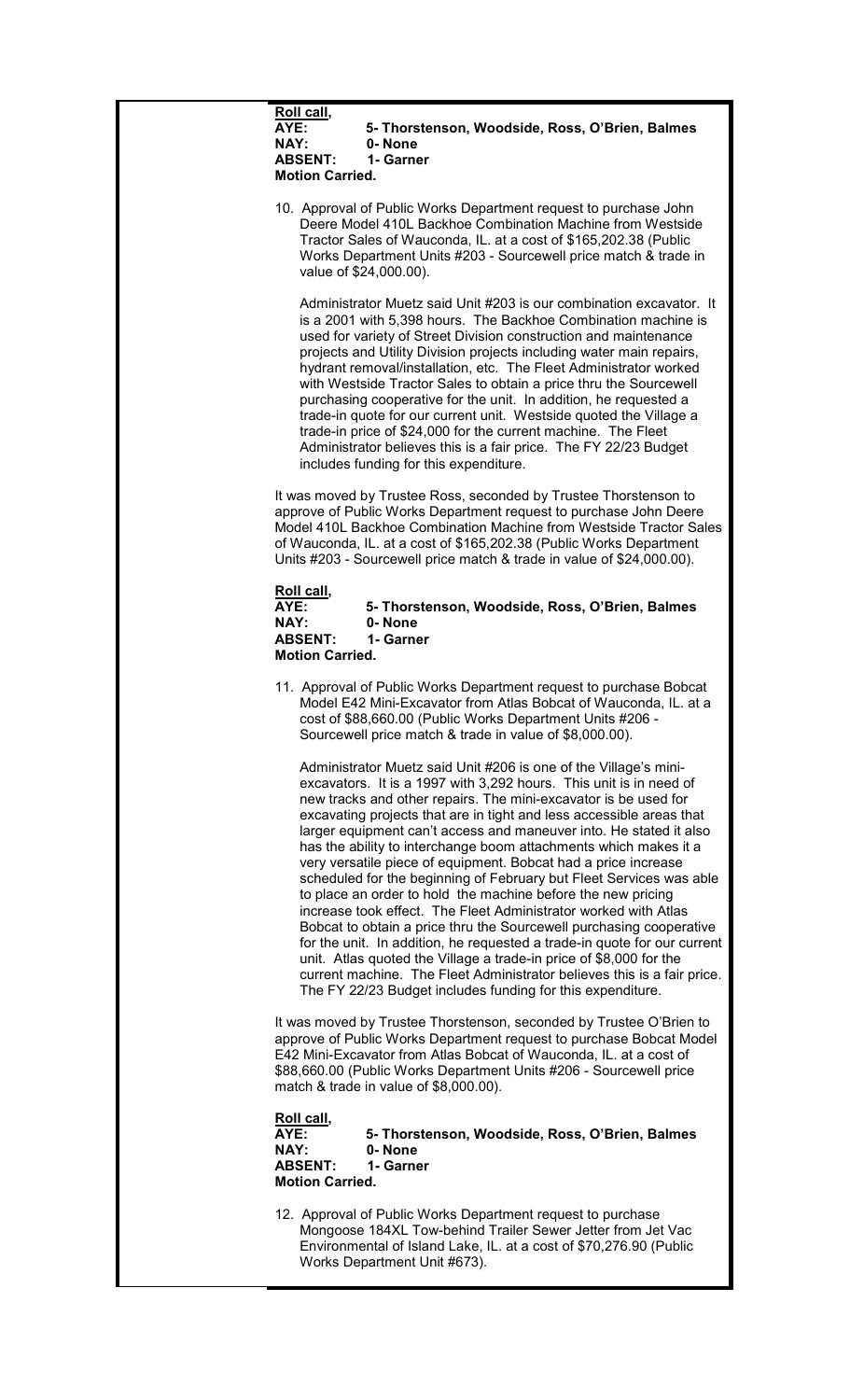Administrator Muetz said approved in the FY 22/23 Budget is the replacement of the tow behind trailer sewer jetter. The current Unit #673 was purchased in 1994 and has a 300-gallon tank. The pump on the unit is experiencing issues. The proposed purchase of the Mongoose 184XL will increase the tank capacity to 600 gallons, allowing fewer refills and better service reliability. The unit will also serve as backup to Unit #654 which is the vactor. Public Works secured two quotes. Jet Vac Environmental was the low bidder. The second quote was approximately \$7,000 more and from an out of state vendor. The FY 22/23 Budget includes funding for this expenditure.

It was moved by Trustee Woodside, seconded by Trustee O'Brien to approve of Public Works Department request to purchase Mongoose 184XL Tow-behind Trailer Sewer Jetter from Jet Vac Environmental of Island Lake, IL. at a cost of \$70,276.90 (Public Works Department Unit #673).

| <u>Roll call,</u>        |                                                 |
|--------------------------|-------------------------------------------------|
| AYE:                     | 5- Thorstenson, Woodside, Ross, O'Brien, Balmes |
| NAY:                     | 0-None                                          |
| <b>ABSENT: 1- Garner</b> |                                                 |
| <b>Motion Carried.</b>   |                                                 |

13. Approval of request from Utility division to waive the formal bidding requirement and purchase 2,755 LTE-M Orion endpoints from Midwest Meter Inc. at a cost of \$344,099.50.

Administrator Muetz stated this is the second allotment/purchase of Orion endpoints. The endpoints transfer usage information from the water meter to the Village for billing purposes. In April 2021 the Village purchased the first allotment of endpoints. Administrator Muetz continued to state that two more large purchases of Orions is expected over the next two fiscal years. He reminded the Board that these units transmit the information to Public Works directly rather than the Department having to drive the meter van past every building in the Village.

It was moved by Trustee Ross, seconded by Trustee Woodside to approve of request from Utility division to waive the formal bidding requirement and purchase 2,755 LTE-M Orion endpoints from Midwest Meter Inc. at a cost of \$344,099.50.

**Roll call, AYE: 5- Thorstenson, Woodside, Ross, O'Brien, Balmes NAY: 0- None ABSENT: 1- Garner Motion Carried.**

14. Approval of request from Fire Department to waive bidding requirements and utilize the HGACBuy Rescue Pumper, Contract No: FS19 to purchase a 2023 E-One Typhoon Rescue Pumper from Fire Service Inc. at a cost of \$695,755.00.

Administrator Muetz said included in the FY 22/23 Budget is the purchase of a new fire engine to replace Unit #1321. The current unit is 16 years old and is starting to experience corrosion and mechanical issues. The Department plans for fire engines to last 16 years but works to stretch the useful life beyond that when financially and operationally feasible. The lead-time on a receiving a new engine is currently 500 days. Therefore, when the replacement shows up current Unit #1321 will be 18 years old. The Department is recommending the Village once again take advantage of HGACBuy Rescue Pumper contract to purchase the engine from Fire Service Inc. Fire Service, Inc. is the current preferred manufacturer of the Village's fire equipment. The Village has partnered with it on successfully building and placing in service its last five engines and seven ambulances, as well as the ladder truck. The last engine we purchased was in 2018. The Village used HGAC and Fire Service Inc. at that time and continues to be very pleased with the results. Administrator Muetz stated his purchase is a little different from typical vehicle purchases as Fire Service Inc. has offered a pre-pay option. Typically, the Village pays for vehicles when they are completed and delivered to the Village. The pre-pay option saves